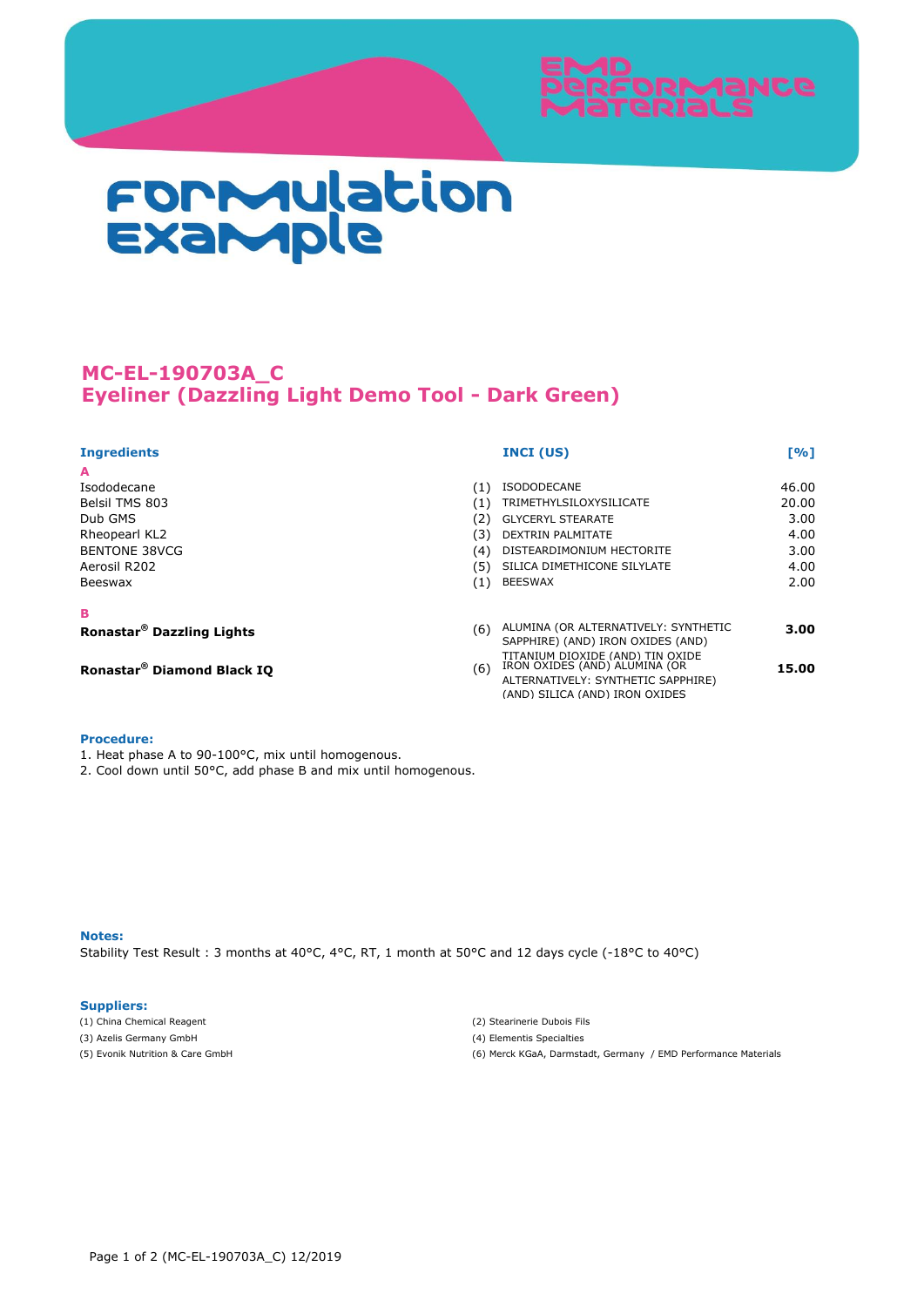

# **FORMulation**<br>Example

Products are warranted to meet the specifications set forth on their label/packaging and/or certificate of analysis at the time of shipment or for the expressly stated duration. EMD provides information and advice on application technologies and relevant regulations based upon its current knowledge and opinion. EMD<br>MAKES NO REPRESENTATION OR WARRANTY OF ANY KIND, EXPRESS OR IMPLI incidental, consequential, indirect, exemplary or special damages of any kind resulting from any use or failure of the products. Customer is responsible for and must independently determine the suitability of EMD´s products for its products, intended use and processes. The foregoing information and suggestions are also provided without warranty of non-infringement as to intellectual property rights of third parties and shall not be construed as any inducement to infringe the rights of third parties. Customer shall be responsible for obtaining any applicable third party intellectual property licenses. All sales are subject to EMD's complete Terms and Conditions of Sale. Prices are subject to change without notice. EMD reserves the right to discontinue products without prior notice.EMD, EMD Performance Materials, the vibrant M, Colorona, Timiron, Xirona, RonaFlair, Ronastar, Candurin, Eusolex, Parteck, Oxynex, RonaCare, IR3535, UV-Pearls, ASCIII, Luremin and Emblicain are trademarks of Merck KGaA, Darmstadt, Germany. All other trademarks pertain to their proprietors.